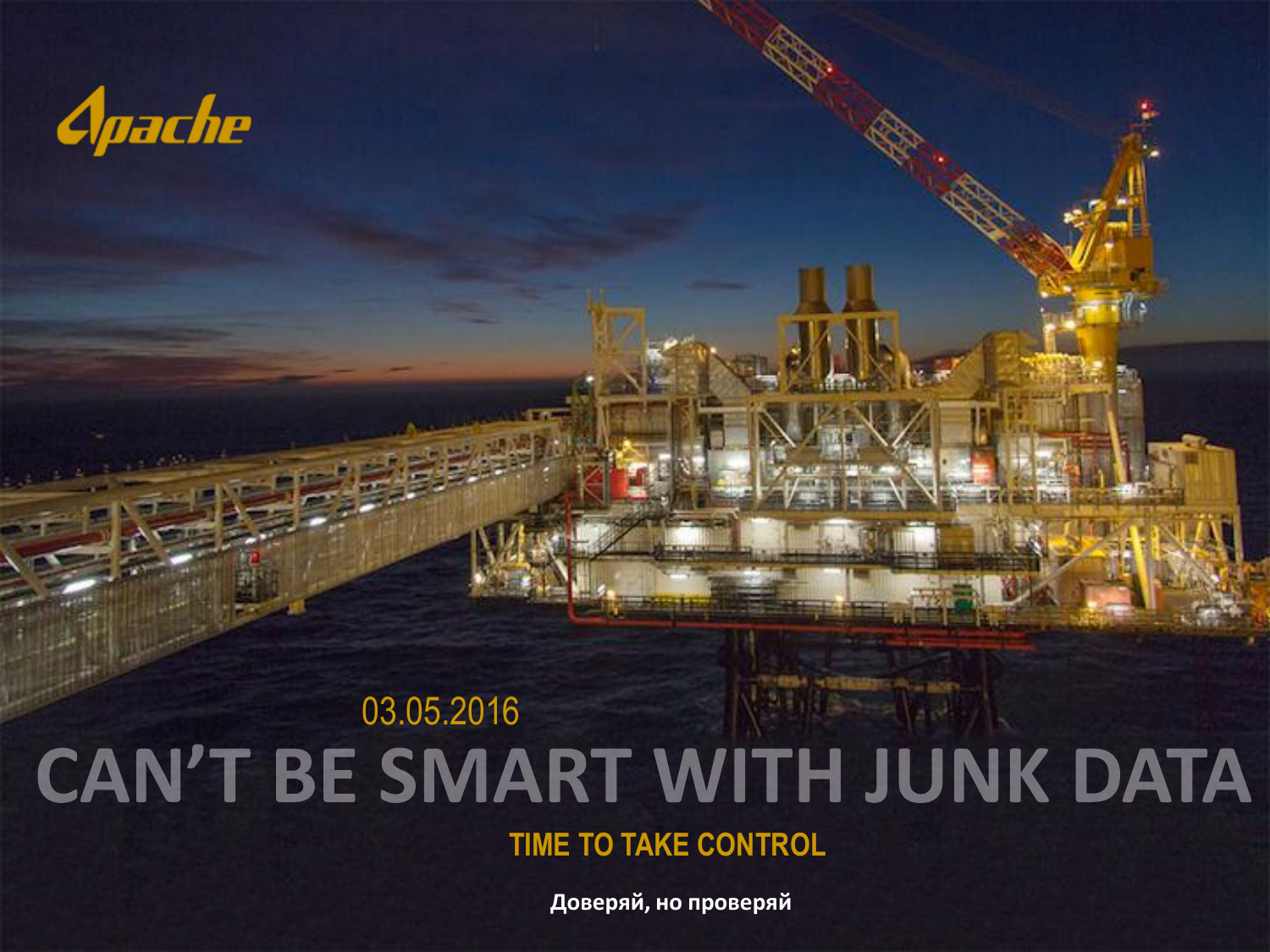## **WHY DO WE TRUST DATA?**

#### **… in relation to high frequency drilling data**

- High degree of acceptance without question (human nature)
- General industry approach *it's good enough*
- Engineers and others lack training on quality and the impact of error
	- *When it is important enough, we'll do something about it*
- Industry lack of error awareness both at system and sensor level
	- Complicates, obscures, slows improvement and analytics

#### **When we look at real-time data, shouldn't we ask ourselves a few questions?**

- Does the measured data come from reliable sources?
- Margin of error/confidence interval understood—when is a change really a change?
- All data reported that is measured?
- Has data been transformed, if so do you know how?
- Has the data been interpreted correctly?
- How is time measured and do clock differences matter?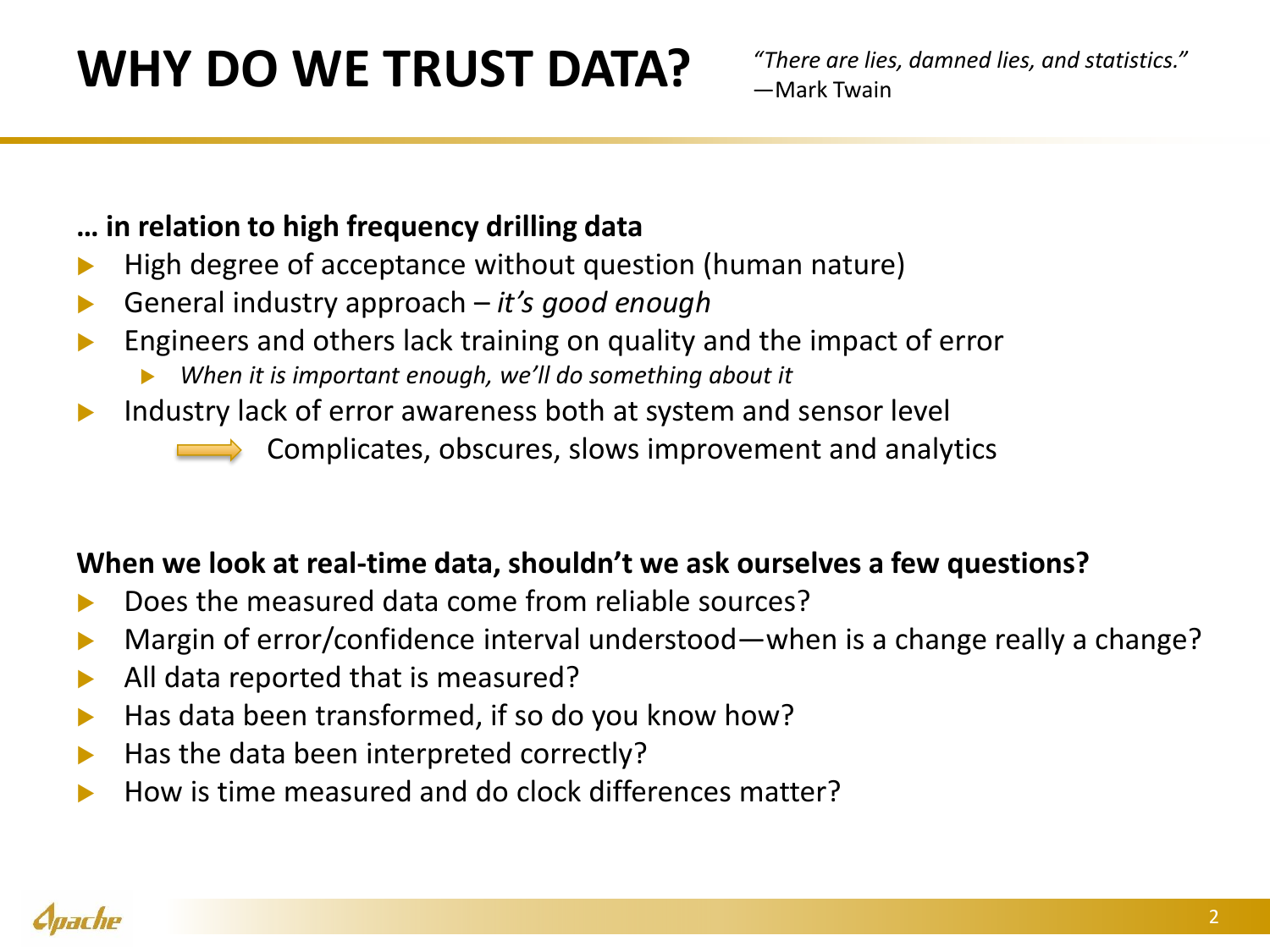### **SOURCES OF BASIC ERRORS AT RIG SITE**

- Data Transformation
- **Time and mishandling of polled data**
- ▶ Sensor calibration/verification
- ▶ Data protocol, communication issues (Data Bus Wars)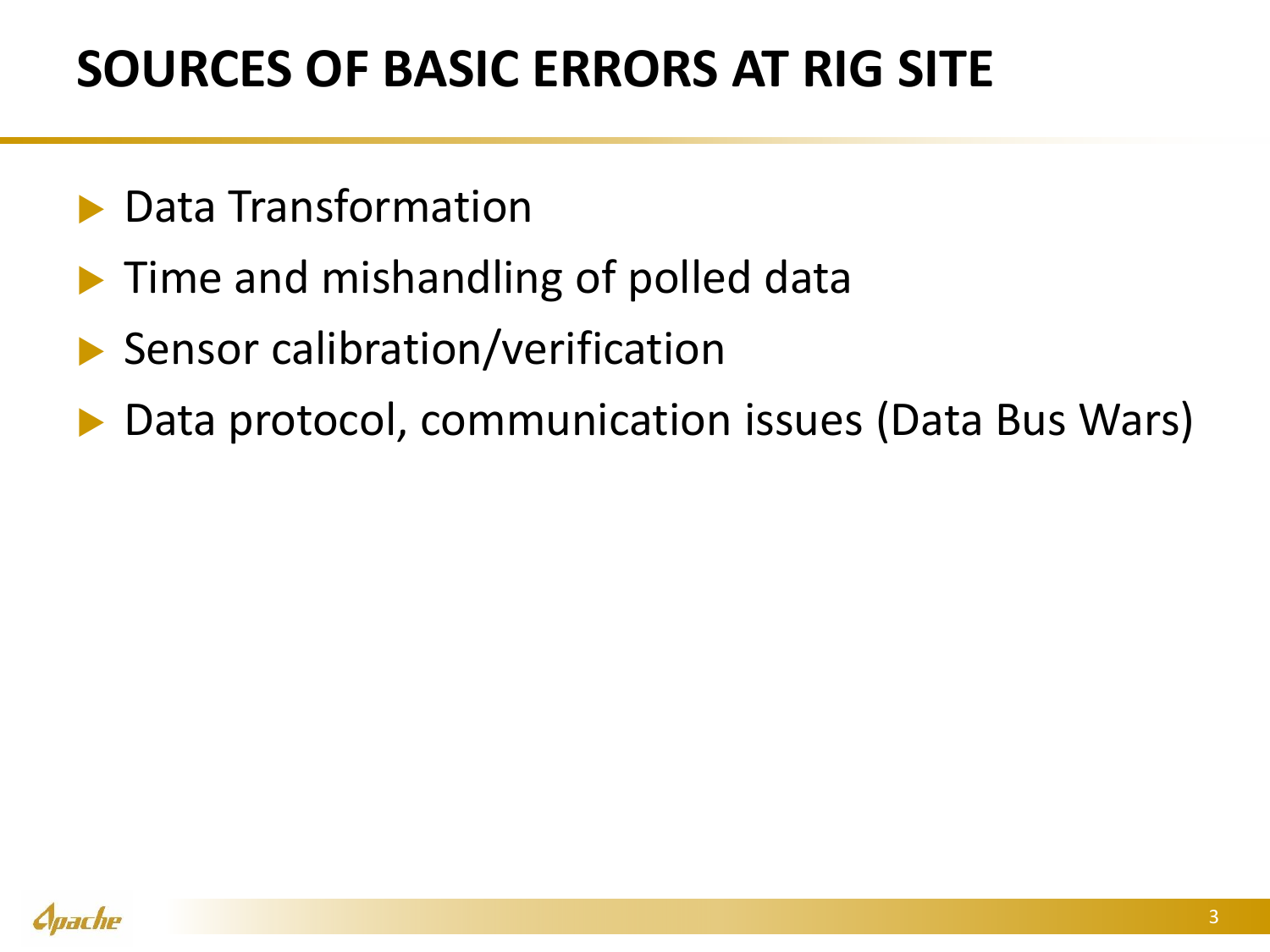### **DATA TRANSFORMATION, TIME, CALIBRATION ISSUES**



*Apache*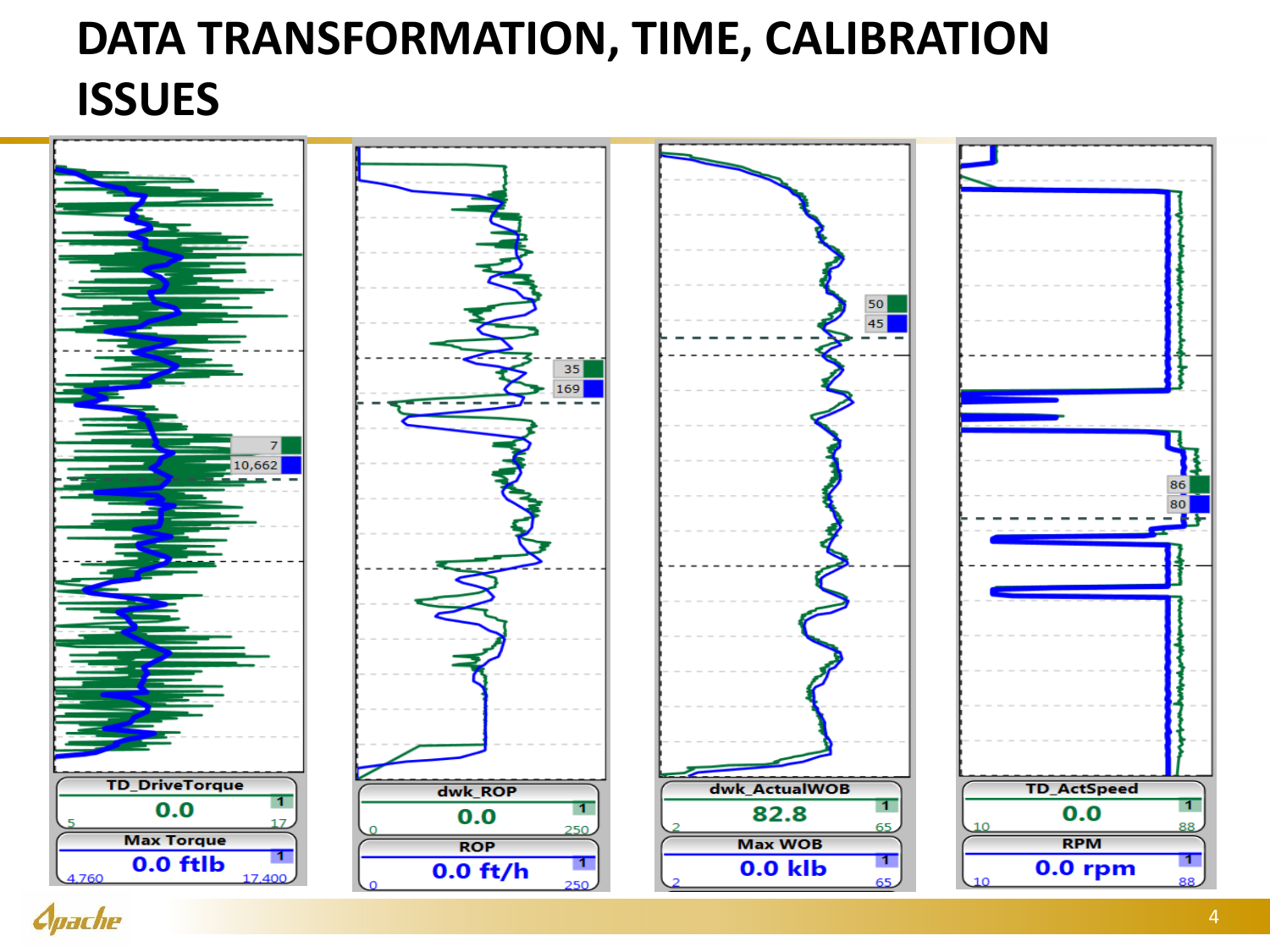### **IMPACT ON MSE CALCULATION**



*Cpache*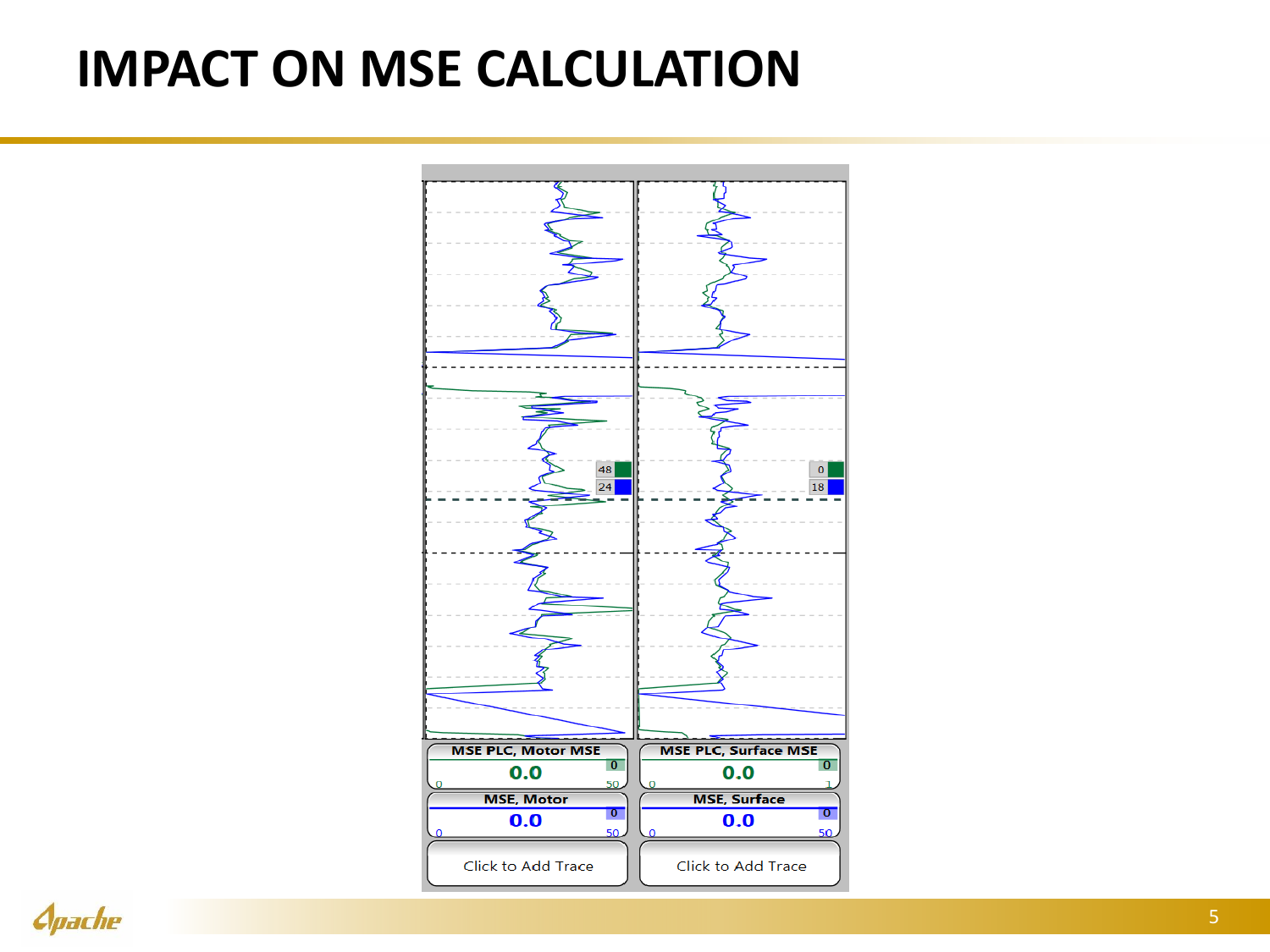## **DATA QUALITY ISSUES – TD TORQUE**



TT Sub Calibrated to 1% of FS, 0 - 40,000 ft-lbs, 3<sup>rd</sup> Party Load Cell calibrated with-in last 3 months, Rig Load Cell over 18 months since last calibration. Re-calibration achieved through 6 tests in 2,000 ft-lb increments

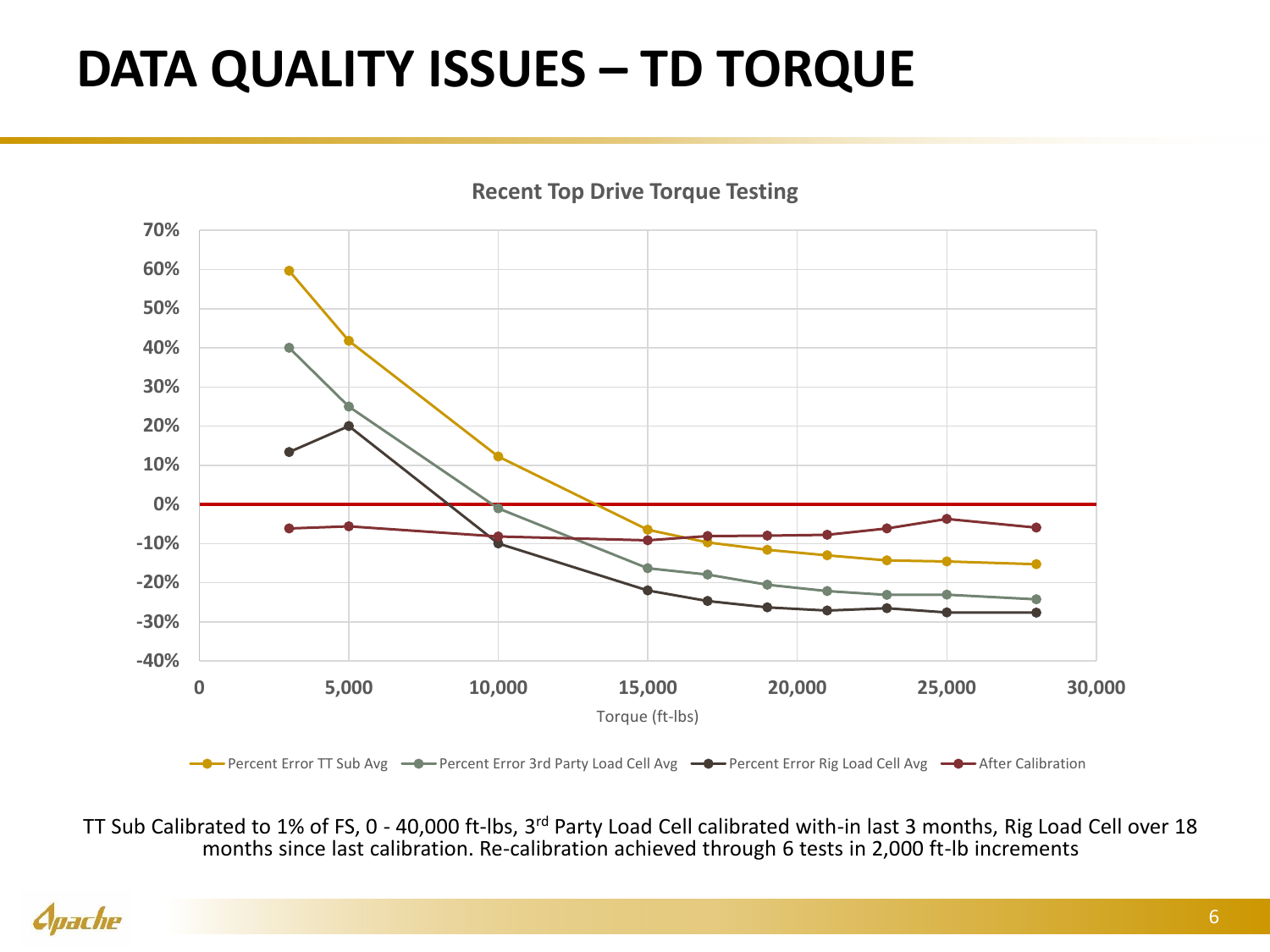### **ERRORS FOUND THROUGH VERIFICATION ON SITE**

- Every rig has had devices significantly out of calibration or lacking verification process
- Most rigs have rig-ups or practices that will lead to device error or drift.
- Errors are common to all rigs and contractors

|                       | Rig A | Rig B   | Rig C  | Rig D | Rig E   | Rig F  |
|-----------------------|-------|---------|--------|-------|---------|--------|
| Rotary Torque         | 17%   | 17%     | 22%    | 24%   | 21%     | 18%    |
| Makeup Torque         | 23%   | 11%     | 12%    | 17%   | 60%     | 13%    |
| Rotary RPM            | 1%    | 1%      | 1%     | 1%    | 2%      | 1%     |
| <b>Block Position</b> | 6"    | < 0.5'' | < 0.5" | 6ft   | < 0.5'' | < 0.5" |
| Hookload              | 11%   |         | 18%    |       | 12%     |        |
| Pit Volumes           | 15%   | 12%     | 18%    | 16%   | 15%     | 22%    |
| Pump Rate             | 1%    | 32%     | 1%     | 1%    | 40%     | 1%     |
| Pump Pressure         | 5%    | 4%      | 4%     | 4%    | 3%      | 5%     |

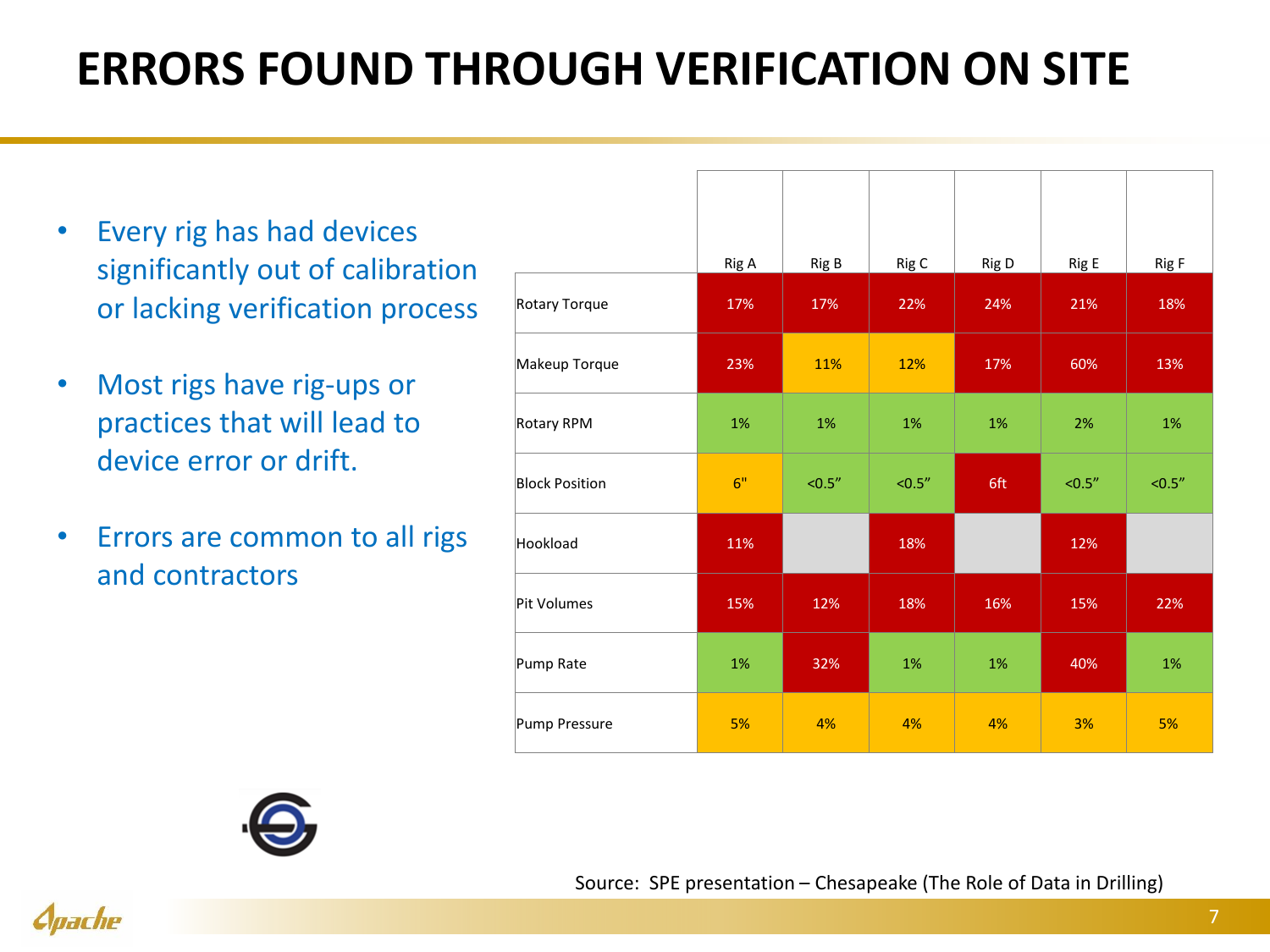## **TAKING CONTROL**

#### At Apache

- Rolling out new data aggregation platform capable of taking **all** available data sources via communication protocols (OPC-UA to 4/20 ma signals) and data digital file formats (csv to LAS)
	- Time managed like data
	- Instituted key rig site sensor calibration validation effort
	- Capable of 100 hz data, 1000 tags, 7 day storage onsite
	- Streaming rig state, modeling, executable algorithms
	- Data quality both comparison at sensor and using Bayesian network model
	- Read/write capability onsite with daily reporting database (important metadata)
	- Has Historian, Database and open executable layer
	- Working on full traceability and transparency on all data from sensor measurement to storage to analytics

#### At Industry



- Participant of new Operators Group for Data Quality (OGDQ)
- Collaboratively define the process capability requirements of operating companies and share those requirements among operators and with the industry at large
- ▶ Foster a set of productive approaches to quality within and among operating companies and between operating companies, and service companies and OEMs